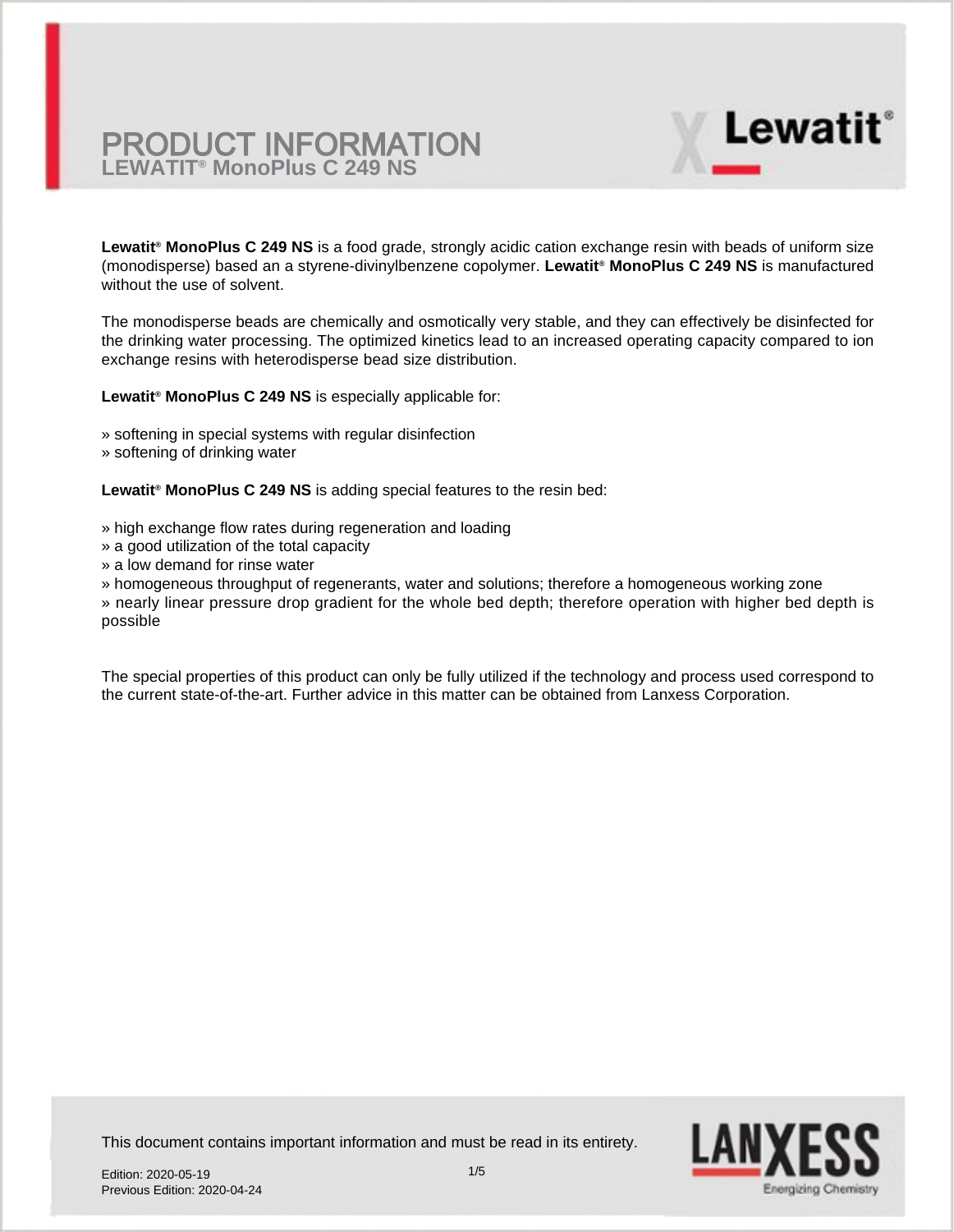

# Common Description

| Delivery form    | $Na+$         |
|------------------|---------------|
| Functional group | sulfonic acid |
| Matrix           | styrenic      |
| Structure        | gel           |
| Appearance       | dark brown    |

# Specified Data

|                                |     | <b>US Units</b>     |      |               |                 |
|--------------------------------|-----|---------------------|------|---------------|-----------------|
| Uniformity coefficient         |     |                     |      | max.          |                 |
| Mean bead size                 | d50 |                     |      | <sub>mm</sub> | $0.60 (+-0.05)$ |
| Total capacity (delivery form) |     | kgr/ft <sup>3</sup> | 43.7 | min. eq/L     | l .8            |

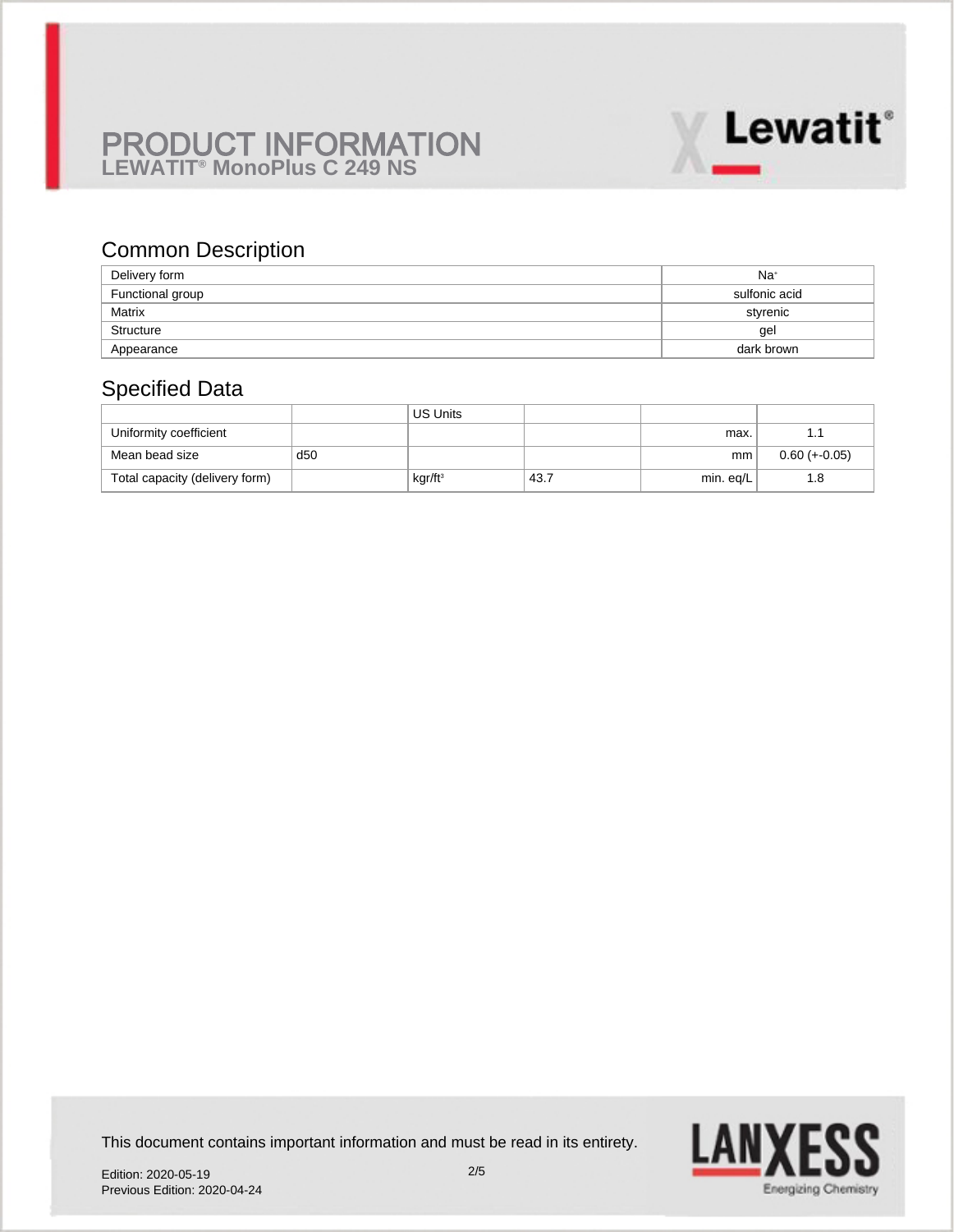

# Typical Physical and Chemical Properties

|                                 |            | <b>US Units</b> |      | <b>Metric Units</b> |           |
|---------------------------------|------------|-----------------|------|---------------------|-----------|
| Bulk density for shipment       | $(+/- 5%)$ | $Ib/ft^3$       | 50.6 | g/L                 | 810       |
| Density                         |            |                 |      | approx. g/mL        | 1.28      |
| Water retention (delivery form) |            |                 |      | approx. weight %    | 44-50     |
| Stability pH range              |            |                 |      |                     | $0 - 14$  |
| Storage time (after delivery)   |            |                 |      | max. years          |           |
| Storability temperature range   |            |                 |      | °C                  | -20 - +40 |

# **Operation**

|                                                    |                   | <b>US Units</b> |      | <b>Metric Units</b> |       |
|----------------------------------------------------|-------------------|-----------------|------|---------------------|-------|
| Operating temperature                              |                   | max. °F         | 248  | max. °C             | 120   |
| Operating pH range                                 | during exhaustion |                 |      |                     | $5-8$ |
| Bed depth for single column                        |                   | min. inches     | 31.5 | min. mm             | 800   |
| Back wash bed expansion per<br>m/h $(20^{\circ}C)$ |                   |                 |      | $\frac{0}{0}$       | 4     |
| Specific pressure loss (15°C)                      |                   |                 |      | $kPa*h/m2$          |       |
| Max. pressure loss during<br>operation             |                   | PSI             | 29   | kPa                 | 200   |
| Specific flow rate                                 |                   | max. gpm/ft3    | 5    | max. BV/h           | 40    |

### Regeneration

|                                         |                              | <b>US Units</b>          |      | <b>Metric Units</b> |          |
|-----------------------------------------|------------------------------|--------------------------|------|---------------------|----------|
| NaCl regeneration                       | concentration                | approx. wt. %            |      | approx. wt. %       | $8 - 12$ |
| NaCl regeneration                       | quantity co-current          | min. $lb/ft^3$           | 6.3  | min. g/L resin      | 100      |
| NaCl regeneration                       | quantity counter-<br>current | min. $Ib/ft^3$           |      | min. g/L resin      | 70       |
| Regeneration contact time               |                              | min. minutes             |      | min. minutes        | 20       |
| Slow rinse at regeneration flow<br>rate |                              | min. gal/ft <sup>3</sup> | 15.0 | min. BV             | ⌒        |
| Fast rinse at service flow rate         |                              | min. gal/ft <sup>3</sup> | 15.0 | min. BV             | ົ        |

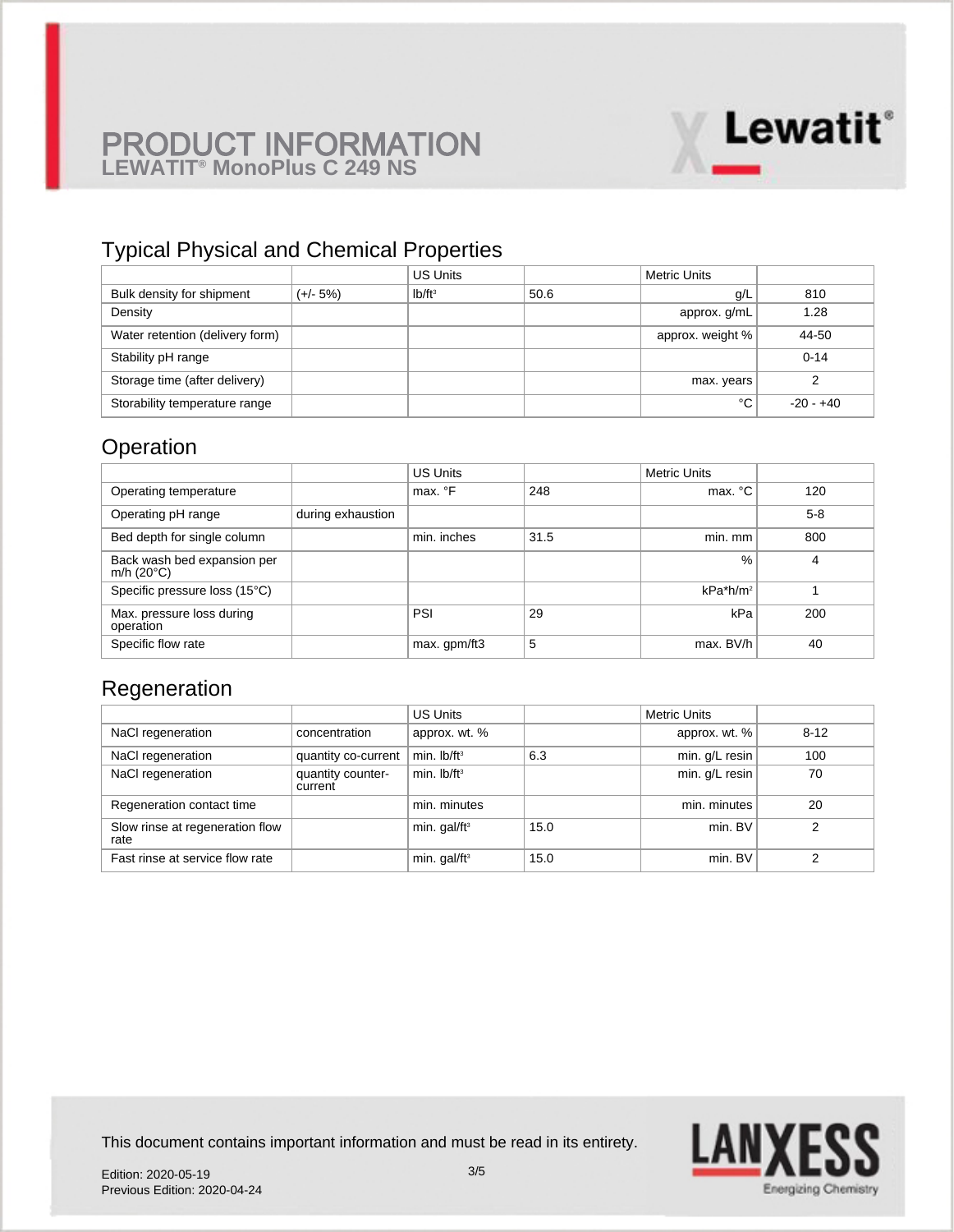

#### **Safety precautions**

Strong oxidants, e.g. nitric acid, can cause violent reactions if they come into contact with ion exchange resins.

#### **Toxicity**

The safety data sheet must be observed. It contains additional data on product description, transport, storage, handling, safety and ecology.

#### **Disposal**

In the European Community Ion exchange resins have to be disposed, according to the European waste nomenclature which can be accessed on the internet-site of the European Union.

#### **Storage**

It is recommended to store ion exchange resins at temperatures above the freezing point of water under roof in dry conditions without exposure to direct sunlight. If resin should become frozen, it should not be mechanically handled and left to thaw out gradually at ambient temperature. It must be completely thawed before handling or use. No attempt should be made to accelerate the thawing process.

#### **Packaging**

The experience has shown that the packaging stability for reliable resin containment is limited to 24 months under the storage conditions described above. It is therefore recommended to use the product within this time frame; otherwise the packaging condition should be checked regularly.



**Lewatit**®